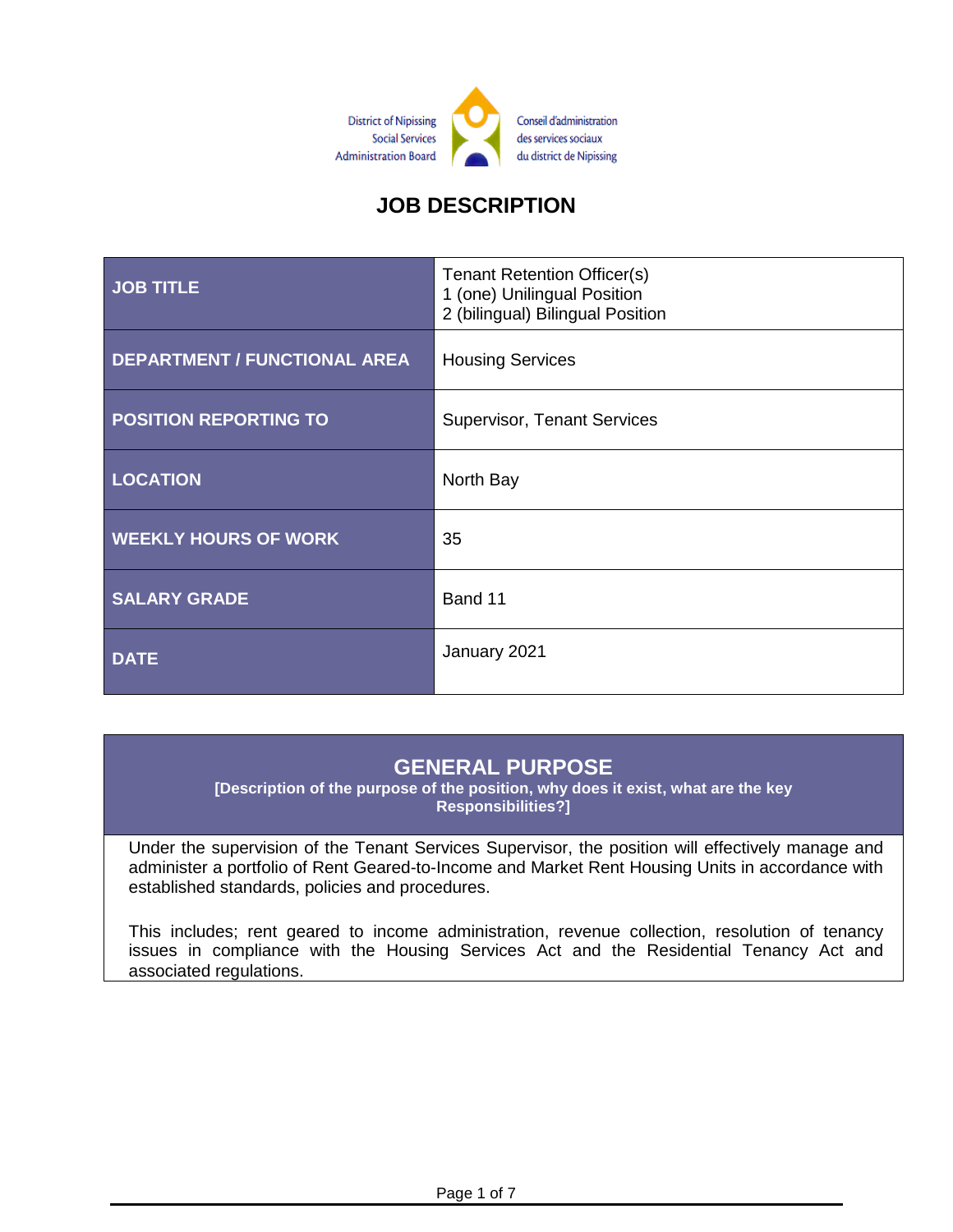### **KEY ACTIVITIES**

**[Name and list under each the key activities of the position and percentage estimate of time for each section.]**

- Responsible for the timely collection of rental revenue in accordance with established Rent Collection Policy.
- Monitors and mitigates rent arrears, initiates eviction prevention procedures in keeping with set policy as appropriate.
- Monitors chronic and persistent late payers, conducts tenant visits, telephone calls, office interviews, prepares e-mail and well as written communication, and negotiates repayment agreements in specific cases.
- Performs rent-geared-to-income calculations to ensure accuracy and completes certification process in property management system; receive payments while onsite and provide back up to Tenant Administration Worker as required.
- Initiates and prepares all applications to the Landlord and Tenant Board for hearings in cases of rental arrears and social behaviour, impairment of safety, persistently late payments, illegal acts etc. for presentation by the Tenant Services Supervisor.
- Ensure that all tenant documentation and processes are in compliance with the Housing Services Act and Residential Tenancies Act.
- In conjunction with the Tenant Administration Workers, is responsible for the scheduled viewing of available units with potential tenants.
- Responsible for the move in processes: execution of leases, conducting orientation sessions, and release of keys to new tenants.
- Prepares and issues legal notices for known infractions such as but not limited to smoke detectors, parking and vehicles, by-law infractions, pet complaints, etc.
- Under the direction of the Tenant Services Supervisor, conduct annual fire safety meetings and liaise with local fire departments and emergency response service agencies, and reviews and updates fire safety plans.
- Identifies and conducts interviews with at risk tenants who have inadequate resources and/or life skills in areas such as; communication, income reporting, loss of subsidy and makes referrals to the appropriate internal resources.
- Assist tenant with access to formal and informal community and government resources.
- Resolves any difficulties that may arise and responds to any complaints from the public and tenants regarding Policies and Procedures. Liaise and collaborate with the Housing Success Caseworker to promote housing stabilization.
- Mediates tenant disputes with tenants in order to prevent evictions at the Tenant Services Supervisor's request.
- Conducts site visits and supports the Tenant Remediation Specialist to explain DNSSAB policies and procedures regarding issues such as; rent payments, yard maintenance, housekeeping issues, etc.
- Conducts site visits to keep apprised of tenant issues such as hoarding and pest management to minimize risk. Report unit/building deficiencies and safety issues observed during site visits to the Tenant Services Supervisor.
- In coordination with the Maintenance Officer actively participates in unit inspection; facilitates discussions with tenants regarding social or behavior issues identified if any.
- Responsible for the move out process: Accepts notices of termination and completes changes in property management systems as well as tenant files.
- Initiates and prepares small claims court documents to ensure appropriate measures are taken.
- Preparing and submitting regular reports to the Tenant Services Supervisor identifying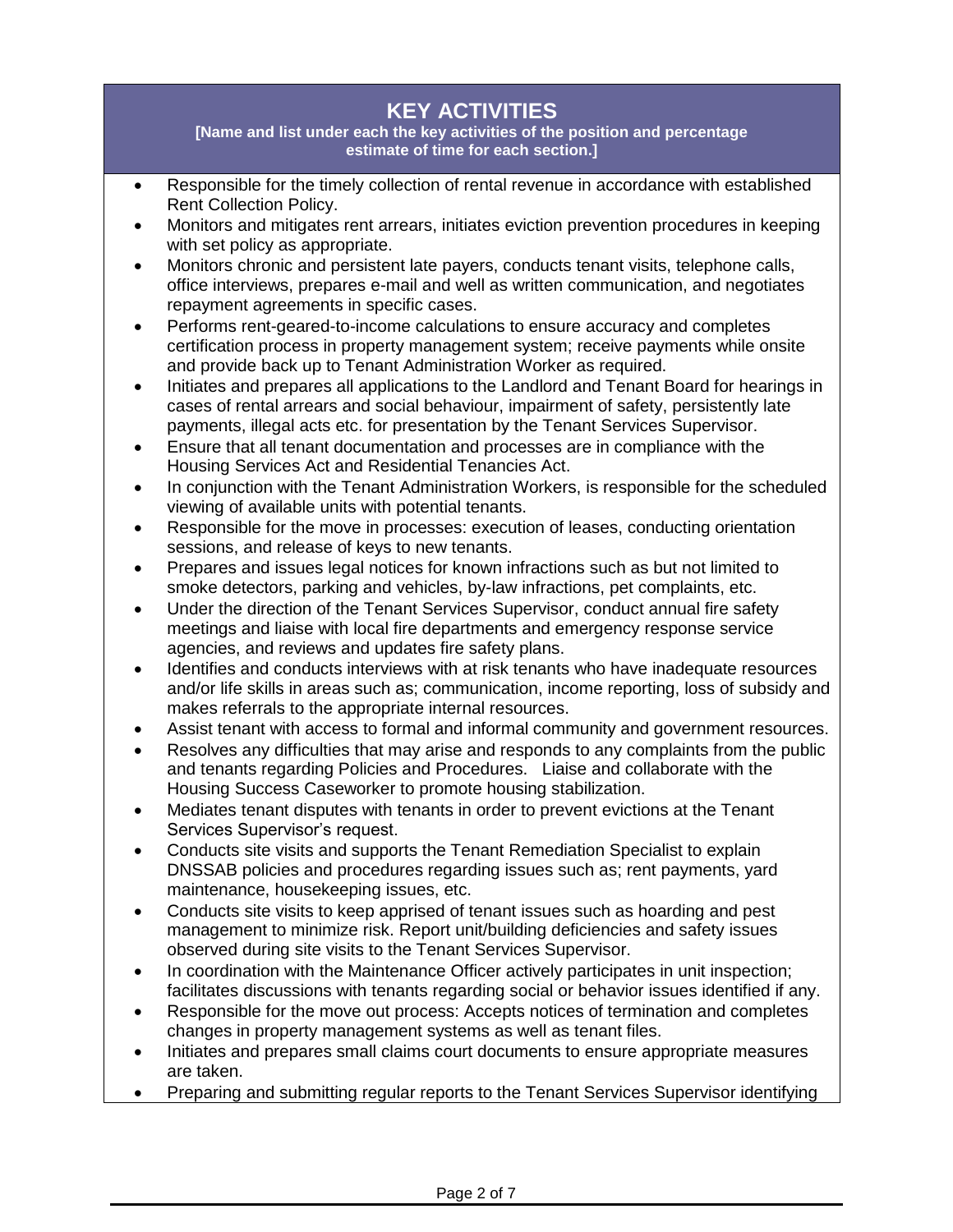key performance indicators requiring further monitoring.

Acts as backup to the Tenant Administrative Worker on a rotation basis

**As a DNSSAB employee, the position is responsible for creating, maintaining and actively participating in a respectful workplace that is free of all forms of harassment, discrimination and violence.**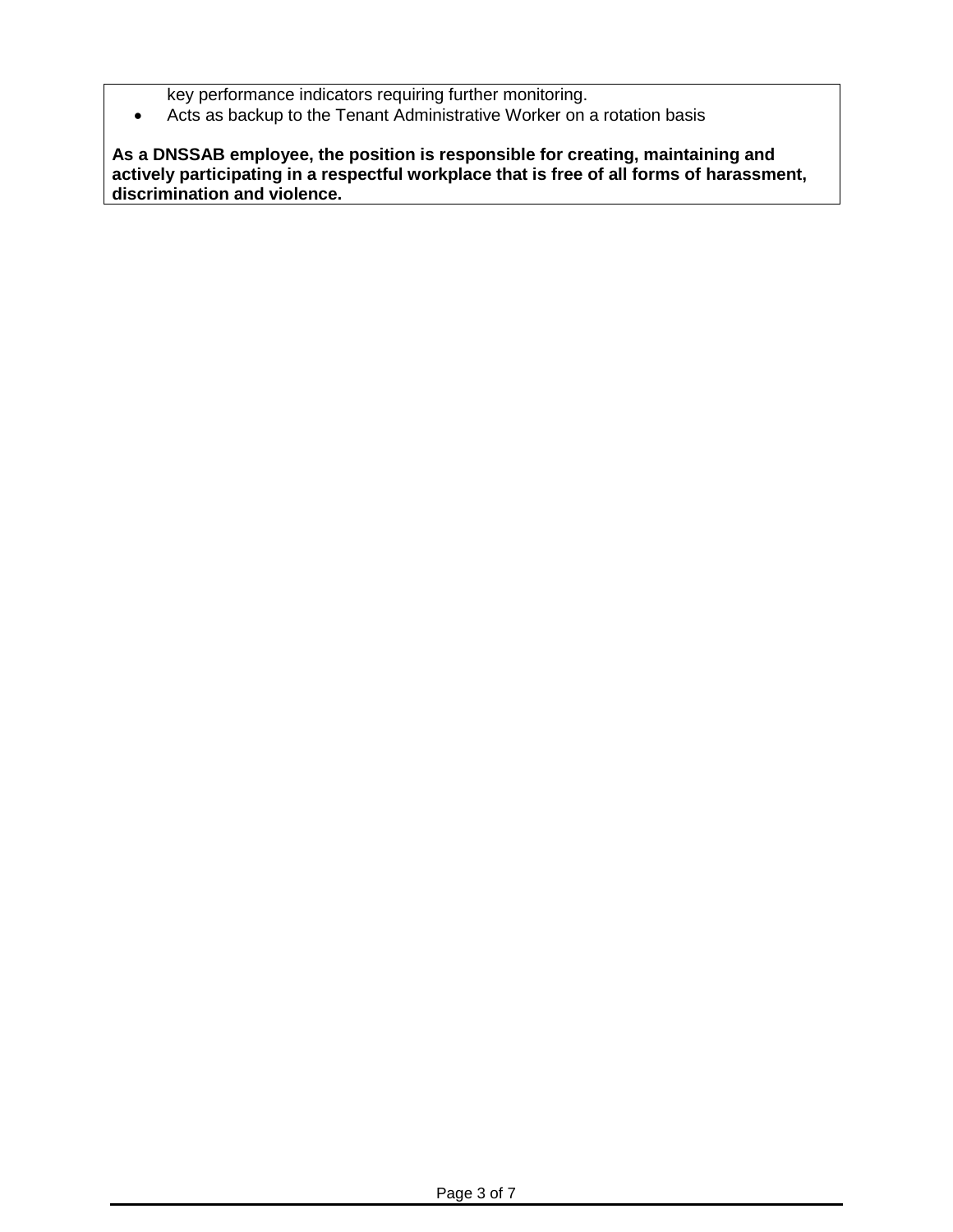# **QUALIFICATIONS**

- Minimum two year post-secondary Diploma or degree in Business Administration or Social Work or an acceptable combination of education and experience.
- Minimum three years' experience working with residential tenancies and property management.
- Working knowledge of housing policies and procedures as well as related Provincial and Federal legislation ie; Housing Services Act, Residential Tenancies Act, Child and Family Services Act, Municipal Freedom of Information and Protection of Privacy Act, Personal Information Protection and Electronic Documents Act.
- Knowledge of alternative dispute resolution, mediation and crisis intervention skills.
- Excellent communication skills when providing support to tenants on a daily basis and when they are in crisis; discuss observations and make recommendations to the Tenant Services Supervisor.
- Strong time management, organizational and problem solving skills in order to prioritize work activities.
- Proficient in the use of computers and knowledge of Microsoft Office software.
- Knowledge of office practices and procedures.
- Possess report writing and case management, and other relevant correspondence writing skills.
- Ability to work with diverse clients with tact and diplomacy.
- Strong ability to work as a team member in a highly interactive team.
- Ability to investigate, assess, report recommend solutions.
- Demonstrate good judgement in understanding and meeting the needs of the tenants.
- Excellent organization skills are required while being sensitive to time constraints and tight deadlines.
- Working knowledge of internal and generally accepted collection processes is considered an asset.
- Valid Ontario driver's license and reliable vehicle.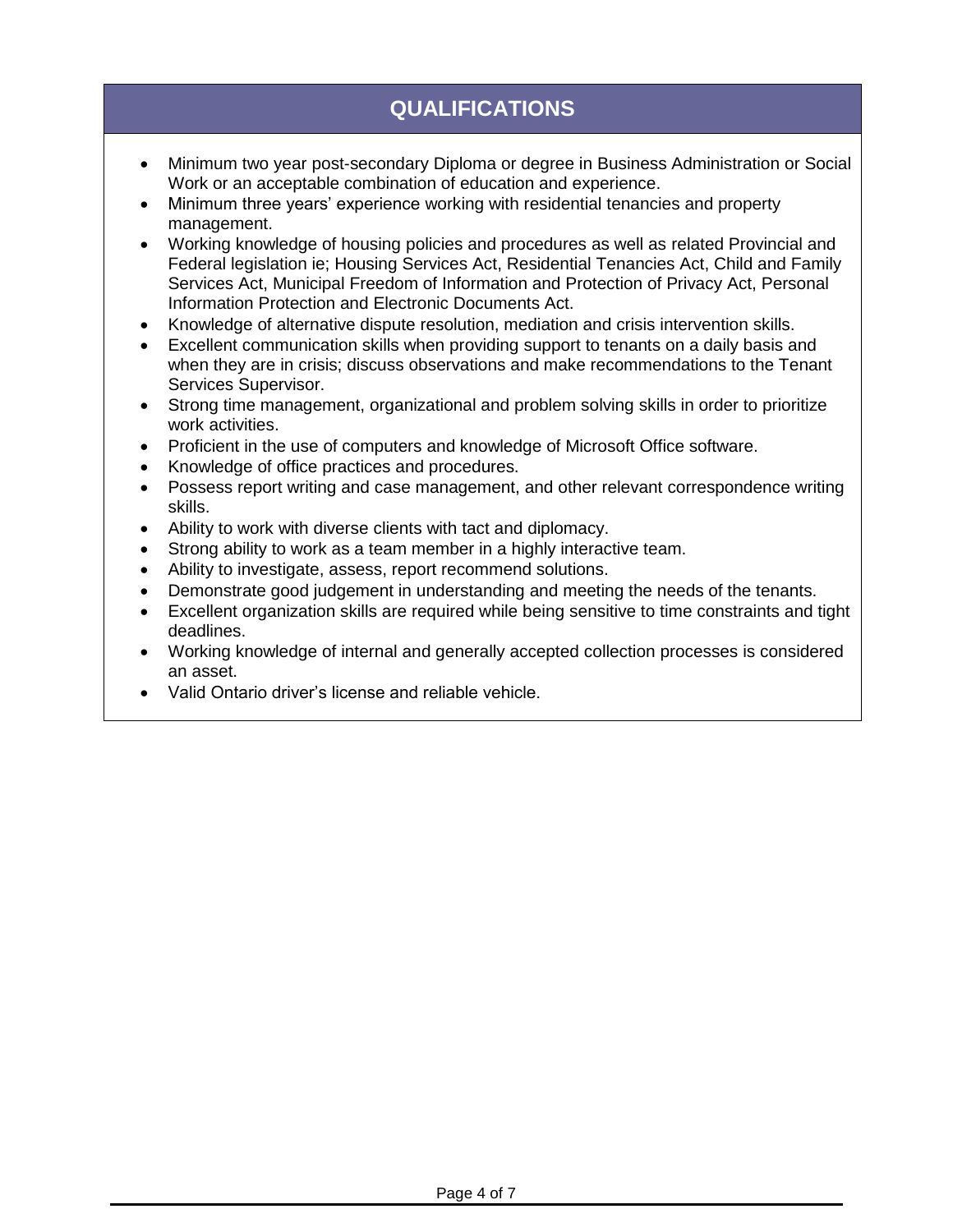# **COMPENSABLE FACTORS**

#### **KNOWLEDGE**

**[This sub factor measures the general knowledge and specialized or vocational training necessary to perform the job duties in a satisfactory manner and has no relationship to the academic achievement of an employee. The degree levels are normally expressed in terms of formal education or equivalent. Similar levels of achievement can be obtained through related experience, courses or self-improvement].**

Minimum two (2) year post-secondary diploma.

### **EXPERIENCE**

**[Should be considered when the degrees of knowledge are established. It serves as a scale of measurement for the amount of practical experience that an average individual having the appropriate theoretical knowledge, specific education and specialized training, would require to be able to perform the job duties.]**

Over two (2) years' experience, up to three (3) years.

#### **JUDGEMENT**

**[Measures the choice of action required in applying methods, procedures, or policies to complete the tasks. ]**

The position requires that changes be recommended to established methods and procedures. Work involves a choice of methods or procedures.

#### **MENTAL EFFORT**

**[Measures the period of time wherein mental, visual and/or aural attentiveness is required on the job. Both the frequency and duration of the effort are to be considered.]**

Almost continual periods of an intermediate duration.

#### **PHYSICAL ACTIVITY**

**[Measures the physical activity by the type and duration required to perform the duties.]**

Medium activity of intermediate duration.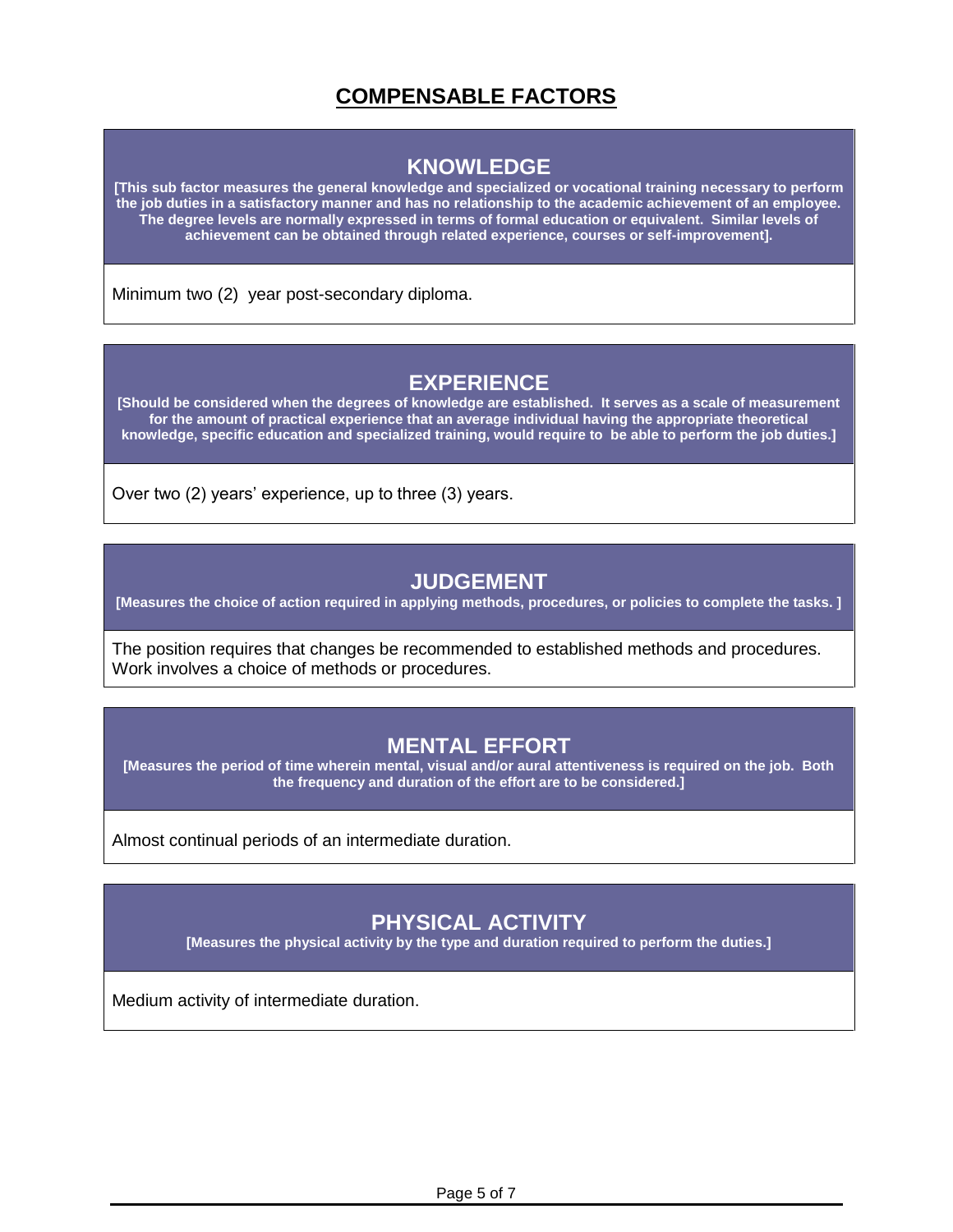### **DEXTERITY**

**[Measures the level of dexterity required by a job. The levels of manual dexterity are determined by considering the elements of speed and/or accurate hand/eye (or hand/foot) coordination. Movements can be either fine or coarse.]**

Employee is required to perform tasks that demand the accurate coordination of fine movements, where speed is a secondary consideration.

#### **ACCOUNTABILITY**

**[ Measures the effect of actions on others and covers the relationship between the nature of the work, the loss of time and resources and the effect of the work.]**

Actions could result in serious loss of time or resources or cause significant embarrassment within the organization and have some impact on its public image.

#### **SAFETY OF OTHERS**

**[Measures the degree of care required to prevent injury or harm to others.]**

Some degree of care required to prevent injury or harm to others.

### **SUPERVISION**

**[Measures the extent to which an employee is required to supervise the work of others such as students, employees (full-time, part-time, casual, etc.) of the employer, employees of other organizations].**

Requirement to periodically assume some of the normal supervision responsibility of others.

#### **CONTACTS**

*[***Measures the contacts necessary in communicating with others, be they fellow workers or members of the public. These communications may be in writing, or oral, including sign language, and carrying varying degrees of responsibility for the handling of contacts tactfully and harmoniously.]**

Contacts are a major element of this position, requiring considerable communication skills to influence, motivate and negotiate with others in dealing with highly sensitive issues.